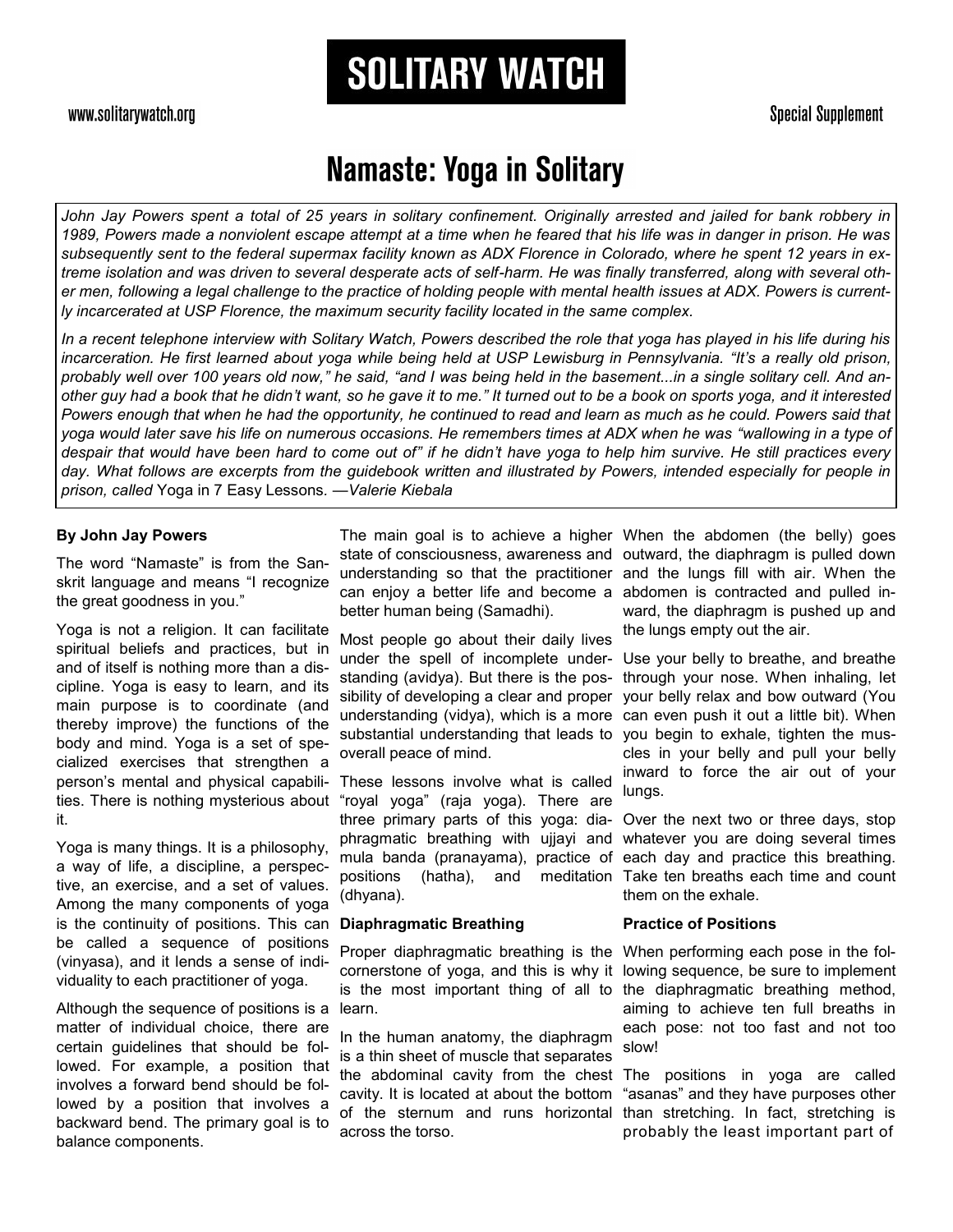yoga training. One of the most im- **2. Front Forward Bend (Uttanasana)** Once again, when you strike the corportant

purposes of yoga is to gradually remove whatever keeps the life force energy (prana) from flowing freely throughout the body and mind of the practitioner ("yogi" for men; "yogini" for women).

Remember: Each lesson should be practiced at least ten times before moving on to the next lesson. There are good reasons for this kind of selfdiscipline.



rect position, do not move around. You must keep the body still in the position. And then get your ten full breaths from this position.

This position does strengthen the hip and knee joints, the thigh muscles, and the ankles. It tends to gather and focus attention, concentration and balance. The weight is kept mostly on the heels and the leg muscles are contracted. The feet should be pointing straight ahead.

#### **4. Downward Dog (Adho Muka Savsana)**



#### **1. Mountain Pose (Tadasana)**

This standing position is very easy to perform but it is essential to any yoga practice.

Stand with your feet more than shoulder width apart, and be sure to bend your knees and lower yourself into a solid stance. Put your hands together over the center of your chest (mudra) and keep your back straight. Get a nice ten full breaths right here.

One thing to begin now is a kind of breath control at your throat (ujjayi). When you exhale, tighten the throat and make it a little bit harder for the air to pass. It should make a slight sound going to sit in a chair. Your hands are like "AHHH."

In this position you bend over, place your hands on the front of your legs and stretch the back and the hamstrings. At first, this position will usually be a bit tight. Remember to go easy!

Your backbone will be stretched out, and the back of your legs will become flexible. It is important to relax and breathe into the position - and not to try to go too far too fast! Get ten full breaths. Whatever you do, do not bounce up and down!

#### **3. Chair Pose (Ukatasana)**



In this position you have your legs together and squat down as if you are either out in front of you, raised in the air slightly forward, or on your hips (if you cannot hold your arms out).



You can begin on your hands and knees and lift your tailbone into the air. Your arms are left straight out in front of you with the weight mostly on your palms.

This position is commonly known as "downward-facing dog." (It and "upward-facing dog" are probably the best known of all yoga positions). If the weight on the hands and wrists is too much, you can begin the position on your elbows and keep your knees slightly bent. The main focus is keeping your head below your waist.

You will probably want to begin with five breaths on this position and work your way up to ten during you preliminary practices.

Eventually you will be able to keep your arms and legs straight and master this position. Like anything else, you will get better at it with practice.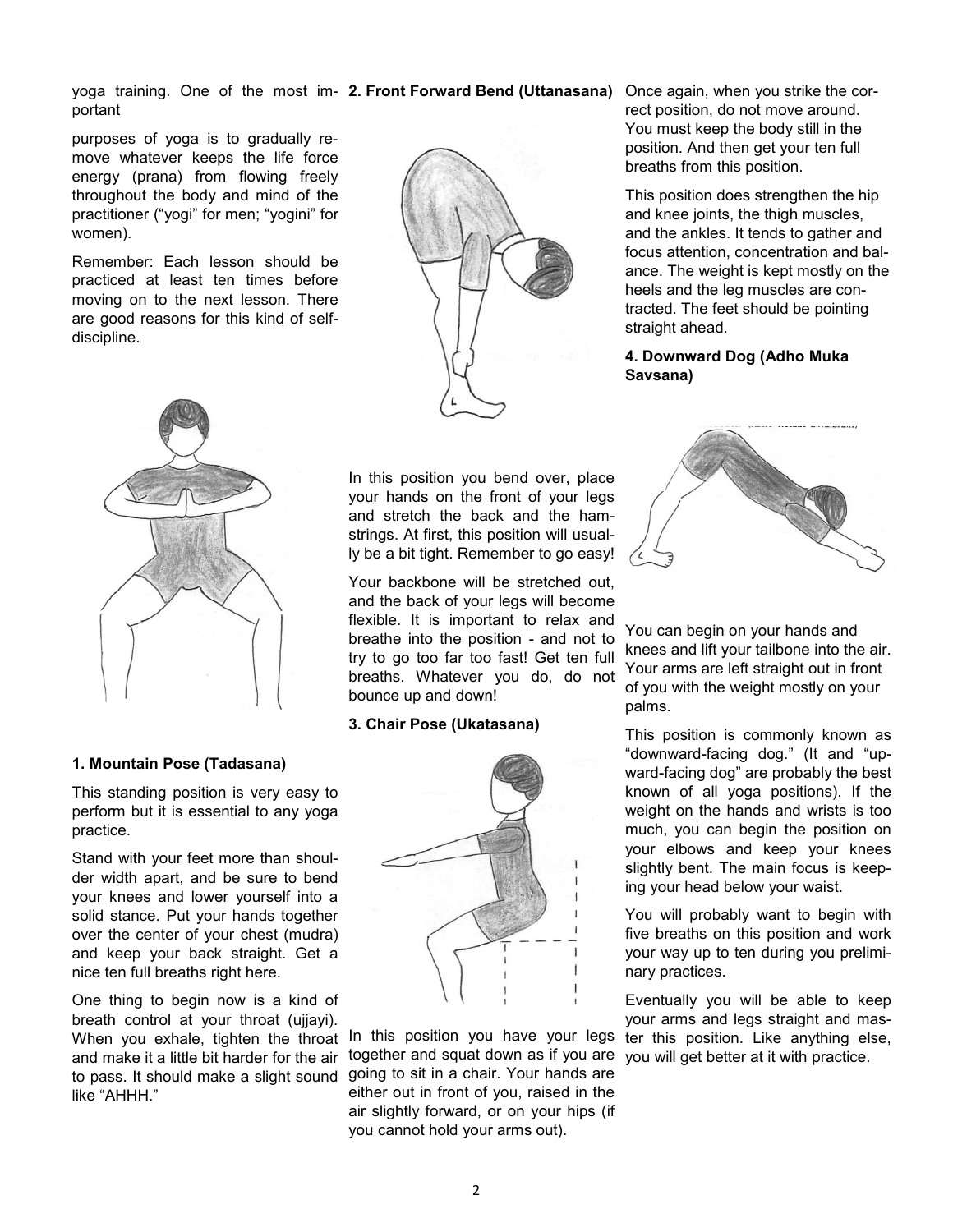# **Svanasana)**



Keep your hands and feet planted and lower your pelvis area to the floor. Your feet, legs and hips should all be in contact with the floor, muscles contracted (particularly the buttocks). Your upper body should be held up by your arms and your back should be bent. Your head should be For this position, you begin by lying bent back, and you should be looking up at the ceiling.

Again, you can tell that this is a contraction because a lot of your muscles are flexed or tightened. The intraabdominal pressure is increased, which squeezes internal organs and glands. Remember that once you get set in a position, do not move!

Now get your five breaths, making the "AHHH" or "HAAA" sound in your throat and locking the perineum muscles on the exhale. (Note: If you feel dizzy, it is usually a sign that you need to drink more water in the hours prior to practice.)

#### **6. Child's Pose (Balasana)**



You will move directly from the previous position by moving your buttocks down toward your heels. Your arms are stretched out in front of you, and your forehead is resting on the floor. Your body weight is mostly on your knees.

This is a peaceful and relaxing position. It calms the central nervous system and balances the life force energy throughout the body.

Your sequence of positions may very **8. Halasana (Plow Pose)** well change over time as you develop

position, really.)

**7. Bridge Pose (Setu Banda Sarvangasana)**



flat on your back with your knees bent and your feet flat to the floor beneath them, hands pressed against the floor at your side. And now you simply lift **Meditation** your waist up as high as you can and hold right there.

The weight is on your feet and shoulders. (Never put the weight on your neck or head in this position.) If you have trouble holding a firm position, you can use your hands to help support your weight by placing them on your waist.

Again, you are likely going to perform better by beginning with five breath repetitions. It will be relatively easy, however, to work your way up to the full ten breath repetitions you want. Remember that yoga is not a race; it is all about using simple techniques in combination and getting these right by way of practice.

So, once you have secured a stable position, go ahead and get your ten breaths in.



**5. Upward Dog (Urdha Mukha** your personal practice. You will need For this position, you begin by lying on to experiment in order to see how cer-your back with your hands pressing tain positions feel to you and how they against the floor at your side. Then fit together in your sequence. (Note: you sort of lift your legs and hips and You can begin a sequence with any swing them up and over your head. (Note: Your legs may hang in the air or your feet may touch the floor. In the beginning, your knees will be bent to relieve pressure.)

> You want to be careful with this position that you do not place too much pressure on your head and neck or lower back. This position is a tough one, but it is not so tough that you cannot master it. Just go easy!

> Once you secure your position, try not to move. The idea is to relax into it and engage the diaphragmatic breathing. Go ahead and get your ten breaths and then roll back out of the position nice and easy.

Yoga is meditation (dhyana). The basics of meditation involve techniques for keeping the body still and the mind quiet. There are many forms of meditation, but all of them seek to bring about an altered state of mind.

The main idea is to focus your mental attention on the breath itself as it travels in and out of your body. Keep the inhale about the same length as the exhale so that you get a good balance. (Note: Be sure to exhale fully so that you expel the air in the very bottom of your lungs).

You are not trying to think of anything at all. You want your mind to be blank because this is the action that is going to expand your consciousness. When you are able to maintain a relatively blank mind for more than ten breaths, you will be ready to add more. The goal is to slowly work your way up to 50 or 100 breaths. You will be able to accomplish this by adding five or ten breaths at a time. (Warning: You will need to maintain proper breathing and clarity of mind for at least five consecutive practices before being eligible to increase the number.)

The cleansing and purification of all physical systems and mental channels is the main goal of yoga: nothing more, and nothing less.